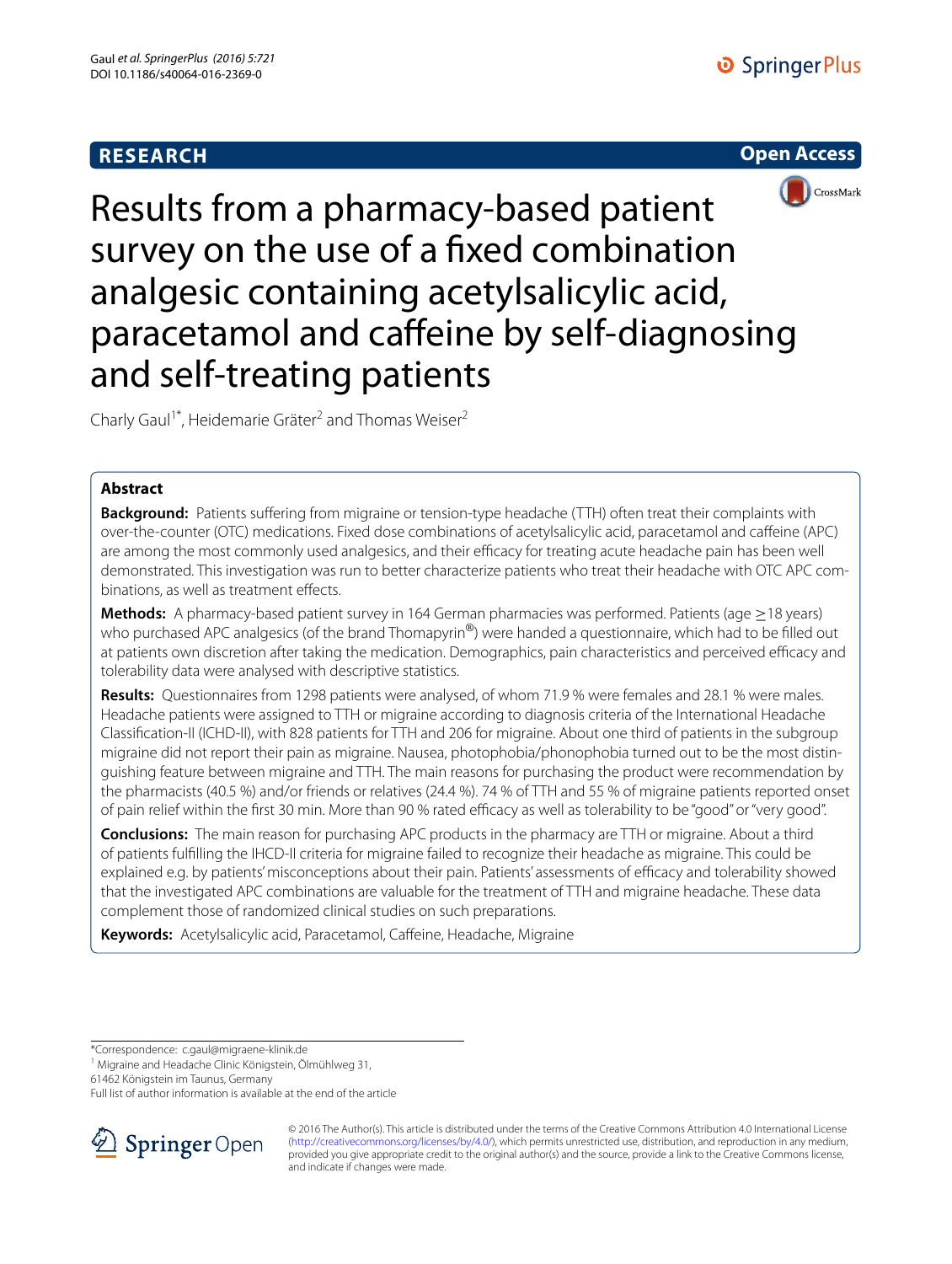## **Background**

Fixed dose combinations of acetylsalicylic acid, paracetamol and caffeine are in widespread use for the treatment of episodic headaches. Typical over-the-counter (OTC) products contain 250 mg acetylsalicylic acid, 200 or 250 mg paracetamol and 50 mg caffeine per tablet (APC combination), with the recommended dose of one to two tablets every 4–8 h up to six tablets daily.

APC combinations are among the best investigated analgesics for the treatment of acute headaches in selfmedication. In all controlled, randomized, placebo-controlled studies performed so far, this triple combination showed statistically significant and clinically relevant superiority over comparators, among them the monocompounds acetylsalicylic acid, paracetamol, and ibuprofen, when used with the maximum recommended OTC dose, as well as the prescription-only migraine medication sumatriptan (Laska et al. [1983](#page-7-0), [1984](#page-7-1); Migliardi et al. [1994](#page-7-2); Lipton et al. [1998;](#page-7-3) Diener et al. [2005;](#page-7-4) Goldstein et al. [2005](#page-7-5), [2006\)](#page-7-6). A meta-analysis of RCTs demonstrated the benefit of the APC combination for patients with episodic TTH even in those with pain rated severe. The combination was superior to placebo, as well as to paracetamol for the endpoints pain-free at 2 h, headache response at 2 h, and ability to return to daily activities (Diener et al. [2014\)](#page-7-7). According to the evidence-based therapeutic guideline, the APC combination is a first-line treatment for the self-medication of episodic migraine and TTH (with "highlighted recommendation on the basis of the analysed comparative studies"), recommended by the German Neurological Society, as well as the headache societies in Germany, Austria and Switzerland (Haag et al. [2011\)](#page-7-8).

This pharmacy-based patient survey collected data regarding the usage of two APC preparations in selfdiagnosing and self-treating patients under daily life conditions. The aim of the study was to extend the current knowledge about characteristics of patients, their pain and pain treatment, as well as efficacy and tolerability of these fixed combination analgesics.

## **Methods**

This prospective, non-interventional survey was run in 164 German pharmacies between October 2013 and March 2014. Patients who purchased Thomapyrin® CLASSIC or Thomapyrin® INTENSIV [containing 250 mg acetylsalicylic acid, 200 ("CLASSIC") or 250 mg paracetamol ("INTENSIV") and 50 mg caffeine per tablet] and consented to participate were handed a questionnaire, which had to be filled out at patients own discretion after taking the medication, preferably on the same day. Patients were asked to send the completed questionnaire to the institute that analysed the data

(Winicker Norimed GmbH, Germany) in a sealed envelope. Personal data enabling to identify a patient were not collected. Thus no formal ethical approval was necessary.

Preconditions for participation comprised age  $\geq$ 18 years, purchase of one of the both APC medications for treatment of headache or any other pain, willingness and ability to independent, plausible and timely completion of the questionnaire. No exclusion criteria were defined.

The paper based questionnaire obtained—among others—information on sex, age, height, weight, frequency of pain within last 30 days, limitation of daily activity by pain (within the last 30 days), and reasons for purchasing this products.

Parameters related to last pain episode provoking the intake of the drug: first usage (yes/no), type of pain (headache, migraine, other), intensity of pain (numeric rating scale; scale of 0–10), time of pain event, time of first usage of the drug after onset of pain event; if applicable: time of repeated usage, time to onset of pain relief, subject's assessment of efficacy, subject's assessment of tolerability, willingness to recommend usage of Thomapyrin<sup>®</sup> to others.

The characterization of a subject's type of headache pain was based on the diagnostic criteria of the International Classification of Headache Disorders (ICHD-II, 2004), i.e. pain location [one-sided (1a), both-sided or diffuse (1b)]; pain characteristics [throbbing (2a), pressing/tightening (2b)]; whether pain increased due to physical strain [yes (3a), no (3b)]; occurrence of the accompanying symptoms nausea, photophobia or phonophobia [yes (4a), no (4b)]. A subject was assigned to subgroup "migraine" if (1a AND 2a AND 4a) or (1a AND 3a AND 4a) or (2a AND 3a AND 4a) were met. A subject was assigned to subgroup "TTH" if [1b AND 2b AND (3b OR 4b)] or (2b AND 3b AND 4b) or (1b AND 3b AND 4b) were met. Moreover, patients were asked to assign their headache to "migraine" or "headache" (i.e. all other non-migraine headaches). A subject was assigned to the subgroup "other", if the subject's diagnosis of "type of pain" was "other". In case a subject could not be assigned unambiguously to any subgroup, the subject was omitted from the analyses pertaining to this subgroup.

### **Safety**

Any adverse drug reaction arising out of completed questionnaires had to be reported by the institute that collected and analysed the data to Boehringer Ingelheim and was processed accordingly.

### **Data analysis**

Data management and statistical analysis were performed using SAS, Version 9.2. As appropriate for the design of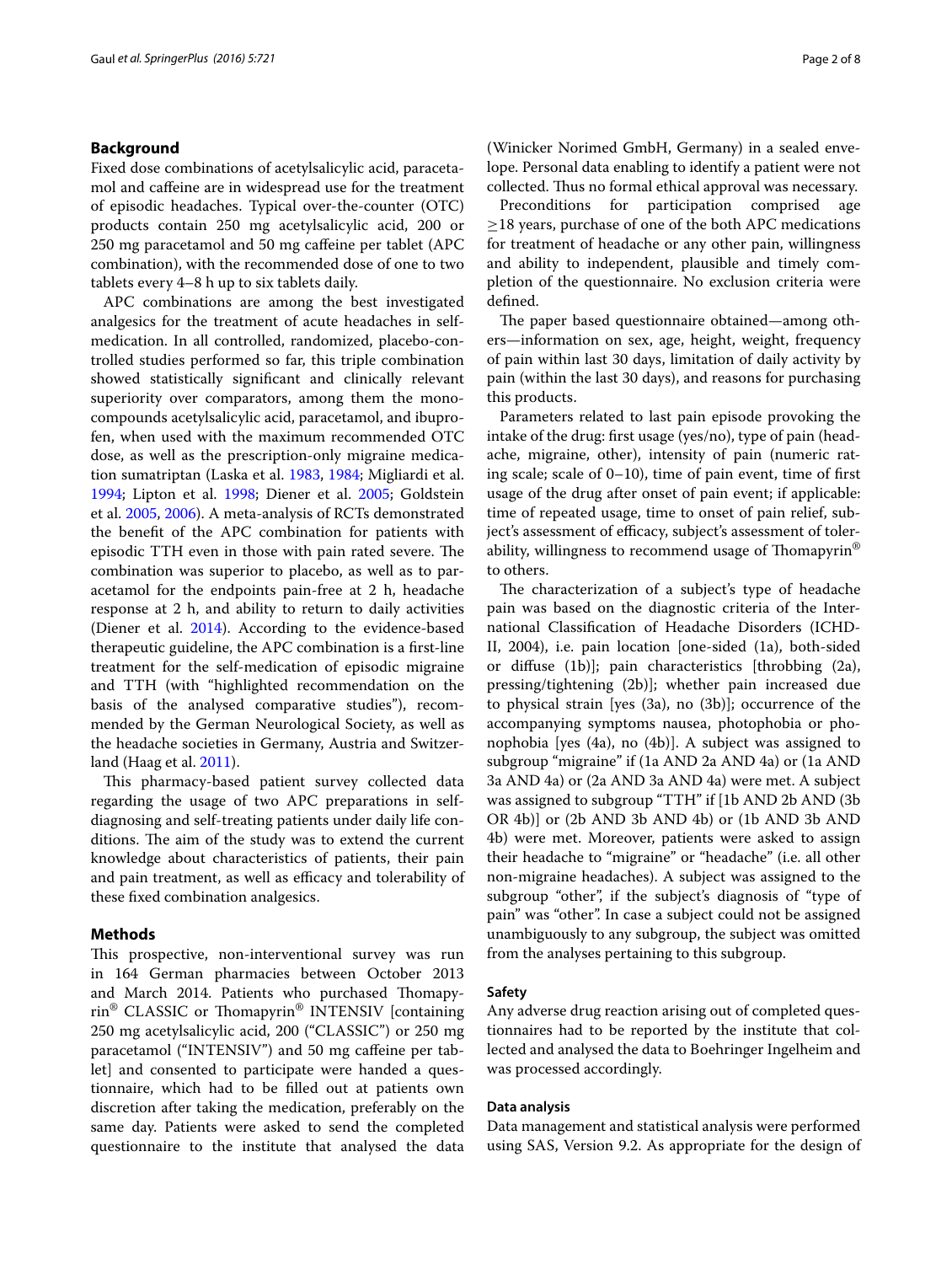the study, only descriptive analyses and statistical modelling were performed. Numerical data were compared exploratively between subgroups using a Wilcoxon or Kruskal–Wallis test. Analyses were done for the total study population and for study subgroups separately.

## **Results**

### **Study population**

A total of 1302 patients completed the questionnaire. The data from four patients were excluded from the analysis, because three of them had no documented intake of the product, and one did not report the type of pain treated. Thus, the data of 1298 patients were available for the analysis. A summary of the main demographic variables is provided in Table [1](#page-2-0).

## **Pain anamnesis**

A total of 1284 patients reported a mean of  $5.4 \pm 5.5$  days with any kind of pain during the last 30 days. Female patients reported overall more days with pain than males  $[5.6 \pm 5.7 \; (n = 921) \; \text{vs. } 4.8 \pm 5.0 \; (n = 362); \; p = 0.002].$ Migraine patients reported more days with pain than TTH patients  $[6.7 \pm 6.0 \text{ (n = 204) vs. } 4.8 \pm 5.0 \text{ (n = 818)};$  $p < 0.001$ .

Information on the number of days (during the last 30 day interval) where activities of daily living could not be performed due to pain was obtained from 1057 patients. In total, a mean of  $1.5 \pm 3.2$  days was reported. Females reported slightly more days than male patients  $[1.6 \pm 3.3 \text{ (n = 751) vs. } 1.3 \pm 2.9 \text{ (n = 305); p = 0.025]},$ and migraine patients more than TTH patients  $[2.5 \pm 3.6]$  $(n = 206)$  vs.  $1.1 \pm 2.8$   $(n = 828)$ ;  $p = <0.001$ ].

Mean baseline pain intensity before the intake of the medication was 5.9  $\pm$  1.7. Migraine patients reported

<span id="page-2-0"></span>

|  | <b>Table 1 Demographics</b> |  |
|--|-----------------------------|--|
|--|-----------------------------|--|

| Sex             |                  |
|-----------------|------------------|
| Male [n (%)]    | 365 (28.1)       |
| Female [n (%)]  | 932 (71.9)       |
| Age (years)     |                  |
| Mean $\pm$ SD   | $39.2 \pm 14.1$  |
| Median (range)  | $36(16 - 88)$    |
| Height (cm)     |                  |
| Mean $\pm$ SD   | $171.1 + 9.2$    |
| Median (range)  | 170 (147–203)    |
| Weight (kg)     |                  |
| Mean $\pm$ SD   | $71.7 + 14.9$    |
| Median (range)  | 69 (42–140)      |
| BMI ( $kg/m2$ ) |                  |
| Mean $\pm$ SD   | $74.4 + 4.0$     |
| Median (range)  | 23.7 (14.9–47.3) |

more severe pain (6.8  $\pm$  1.6; n = 204) than TTH patients  $(5.6 \pm 1.7; n = 824; p < 0.001)$ ; no difference in baseline pain between male and female patients was found.

Based on requested information about the last episode of headache, 828 patients fulfilled the IHCD-II criteria for TTH. 760 patients (91.8 %) of them documented nonmigraine headache themselves, while 12 patients (1.4 %) documented migraine. The remaining 56 patients (6.8 %) did not clearly allocate their headache pain to one specific type.

A total of 206 patients were attributed to migraine. 111 patients (53.9 %) of them diagnosed migraine themselves, while 61 patients (29.6 %) documented non-migraine headache. The remaining 34 patients (16.5 %) did not clearly allocate their headache pain to one specific type. Thus, about one third of the patients fulfilling the IHCD-II criteria for migraine did not recognize their pain as migraine.

Thirty patients among all reported to suffer from migraine and non-migraine headache. The acute episode of nine of them (30.0 %) was assigned to TTH, 21 of them (70.0 %) to migraine.

The pain characteristics are shown in Table [2](#page-3-0). These data show that e.g. 26.5 % of patients with migraine felt the pain to be "pressing/tightening", and the same percentage of patients with TTH reported it to be "throbbing". 91.2 % of patients with migraine versus 53.0 % with TTH reported increasing pain during physical strain. Nausea, photophobia/phonophobia were present in 95.6 % of patients with migraine (versus 10.4 % in TTH), and therefore turned out to be the most distinguishing feature between migraine and TTH.

### **Surveyed treatment**

The reasons for buying the medication are shown in Table [3.](#page-3-1) In the majority of cases recommendations (by pharmacists, relatives or friends) triggered the purchase decision.

The median time between occurrence of the pain episode and intake of the medication was 45 min ( $n = 942$ ), with no difference between male and female patients. However, migraine patients took the medication earlier than those suffering from TTH [median 30 min for migraine (n = 153) vs. 45 min for headache (n = 594) vs. 105 min for other pain ( $n = 163$ );  $p < 0.001$ ]. Patients who took the APC combination for the first time waited longer than those who already knew the product [median of 90 min ( $n = 287$ ) for first-time users vs. 35 min  $(n = 646)$  for experienced users;  $p < 0.001$ .

The mean dose at first intake was  $1.4\pm0.5$  tablets, with a mean total of  $1.8 \pm 1.2$  tablets for the entire pain event. The mean dose was slightly higher for migraine versus TTH patients  $(1.5 \pm 0.6; n = 179 \text{ vs. } 1.3 \pm 0.5; n = 706;$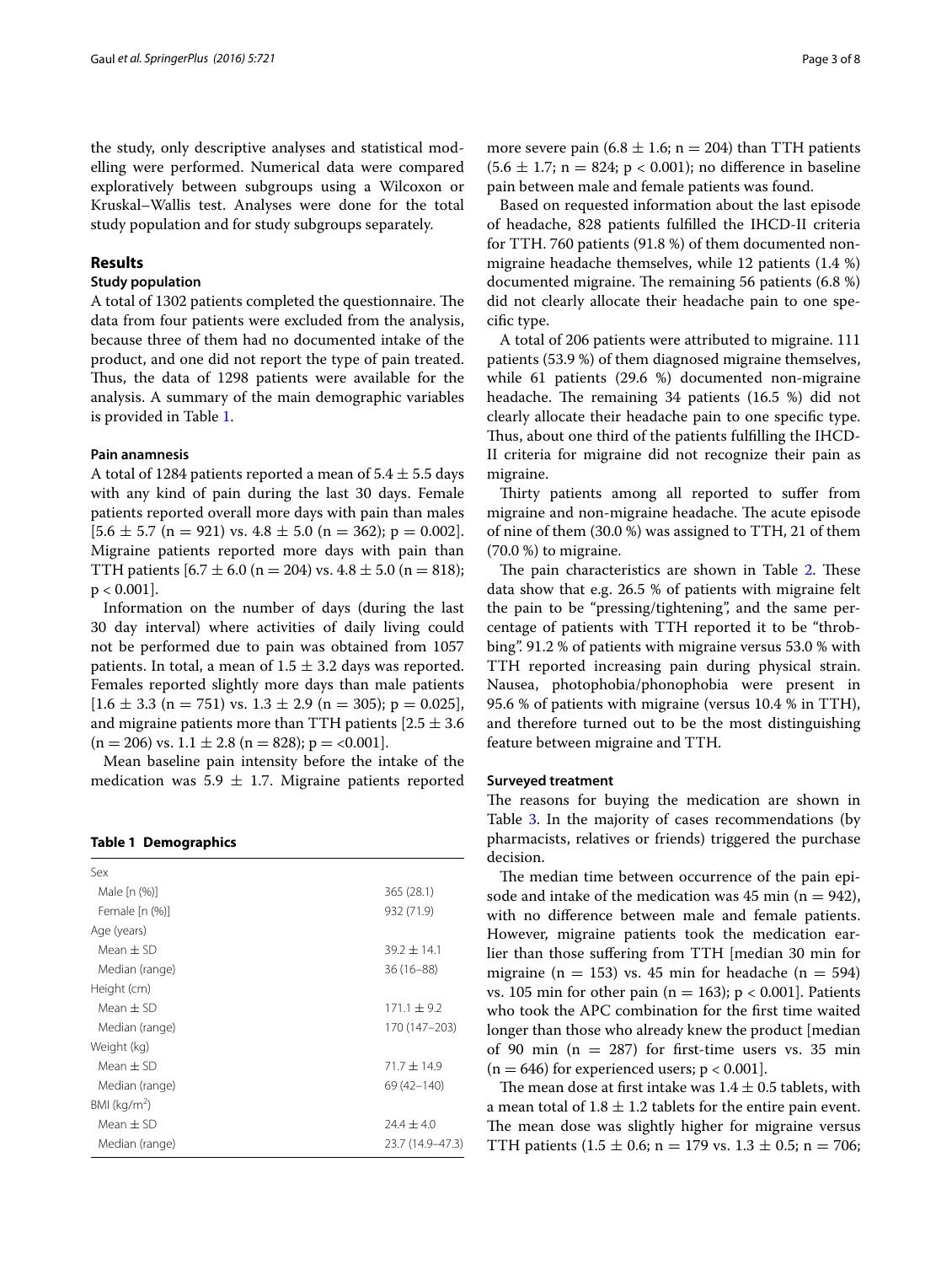## <span id="page-3-0"></span>**Table 2 Pain characteristics/symptoms**

|                                          | Headache ( $N = 828$ ) n (%) | Migraine ( $N = 206$ ) n (%) | p value |
|------------------------------------------|------------------------------|------------------------------|---------|
| Location of pain                         |                              |                              |         |
| One-sided                                | 195 (23.8 %)                 | 141 (68.4 %)                 | < 0.001 |
| Bilateral                                | 351 (42.9 %)                 | 39 (18.9 %)                  |         |
| Diffuse, assignment of side not possible | 273 (33.3 %)                 | 26 (12.6 %)                  |         |
| Missing values                           | 9                            |                              |         |
| Pain characteristics                     |                              |                              |         |
| Throbbing                                | 217 (26.5 %)                 | 145 (71.1 %)                 | < 0.001 |
| Pressing/tightening                      | 595 (72.6 %)                 | 54 (26.5 %)                  |         |
| Both                                     | 7(0.9%                       | $5(2.5\%)$                   |         |
| Missing values                           | 9                            | 2                            |         |
| Increasing pain during physical strain   |                              |                              |         |
| No                                       | 383 (47.0 %)                 | 18 (8.8 %)                   | < 0.001 |
| Yes                                      | 432 (53.0 %)                 | 187 (91.2 %)                 |         |
| Missing values                           | 13                           |                              |         |
| Nausea/photophobia/phonophobia present?  |                              |                              |         |
| No                                       | 733 (89.6 %)                 | $9(4.4\%)$                   | < 0.001 |
| Yes                                      | 85 (10.4 %)                  | 196 (95.6 %)                 |         |
| Missing values                           | 10                           |                              |         |

#### <span id="page-3-1"></span>**Table 3 Reasons for purchasing the medication**

| Recommended by pharmacist      | 526 (40.5 %) |
|--------------------------------|--------------|
| Recommended by relative/friend | 317 (24.4 %) |
| Known from advertising         | 295 (22.7 %) |
| Other                          | 276 (21.3 %) |
| Recommended by physician       | 36 (2.8 %)   |

p < 0.001). Higher percentages of migraine patients took more than one dose during the pain episode (migraine: 59.8 % one, 24.6 % two, and 15.6 % three doses compared to 82.0, 12.7 and 5.4 % for TTH, p < 0.001). Consequently, the mean total number of tablets per pain episode was also higher for migraine patients  $[2.3 \pm 1.4$  (n = 206) for migraine vs.  $1.6 \pm 1.0$  (n = 710) for TTH; p < 0.001].

## **Parameters of efficacy**

Fast onset of action of an analgesic is desired by patients and contributes to the overall impression of efficacy (Pageler et al. [2009\)](#page-7-9). Onset of pain relief as reported by the patients was different for TTH and migraine  $(p < 0.001;$  $(p < 0.001;$  $(p < 0.001;$  Fig. 1a, b): e.g. 74 % of the TTH patients reported onset of pain relief within 30 min after intake of the medication, compared to 55 % of the migraine patients. Also previous experience with the medication, compared to first time usage, affected the perceived time to onset of action ( $p < 0.001$ ; Fig. [1c](#page-4-0), d). The same percentage of patients report onset of pain relief within the first 30 min after intake (70 %), however, a higher percentage of first-time users perceived pain relief within the first 15 min after intake (32 vs. 20 %).

The overall patient-reported assessment of efficacy was rather positive. TTH patients rated efficacy slightly higher than migraine patients (97 vs. 93 % "good" or "very good", respectively;  $p = 0.048$ ; Fig. [2a](#page-5-0), b).

Patients taking the APC combination for the first time rated efficacy slightly less positive, compared to patients who already had experience with the medication (90 vs. 97 % "good" or "very good"; p < 0.001; Fig. [2c](#page-5-0), d).

## **Tolerability and adverse events**

Overall tolerability was rated by 95 % of the patients as "good" or "very good". No relevant differences were reported for TTH versus migraine (96 vs. 94 % "good" or "very good";  $p = 0.34$  $p = 0.34$  $p = 0.34$ , Fig. 3a, b), as well as for first time compared to experienced users (96 vs. 95 % "good" or "very good";  $p = 0.022$ ; Fig. [3c](#page-6-0), d).

No serious adverse drug reactions were reported during this survey. 95 % of the 143 adverse event reports stated intake of Thomapyrin<sup>®</sup> INTENSIV for treating other than headache or migraine pain. Since in Germany the product is placed on the market solely for symptomatic treatment of headache or migraine (different from Thomapyrin® CLASSIC), these reports were addressed as off-label use. Poor efficacy was reported by the remaining 5 %. In summary, no new safety information was retrieved from the survey.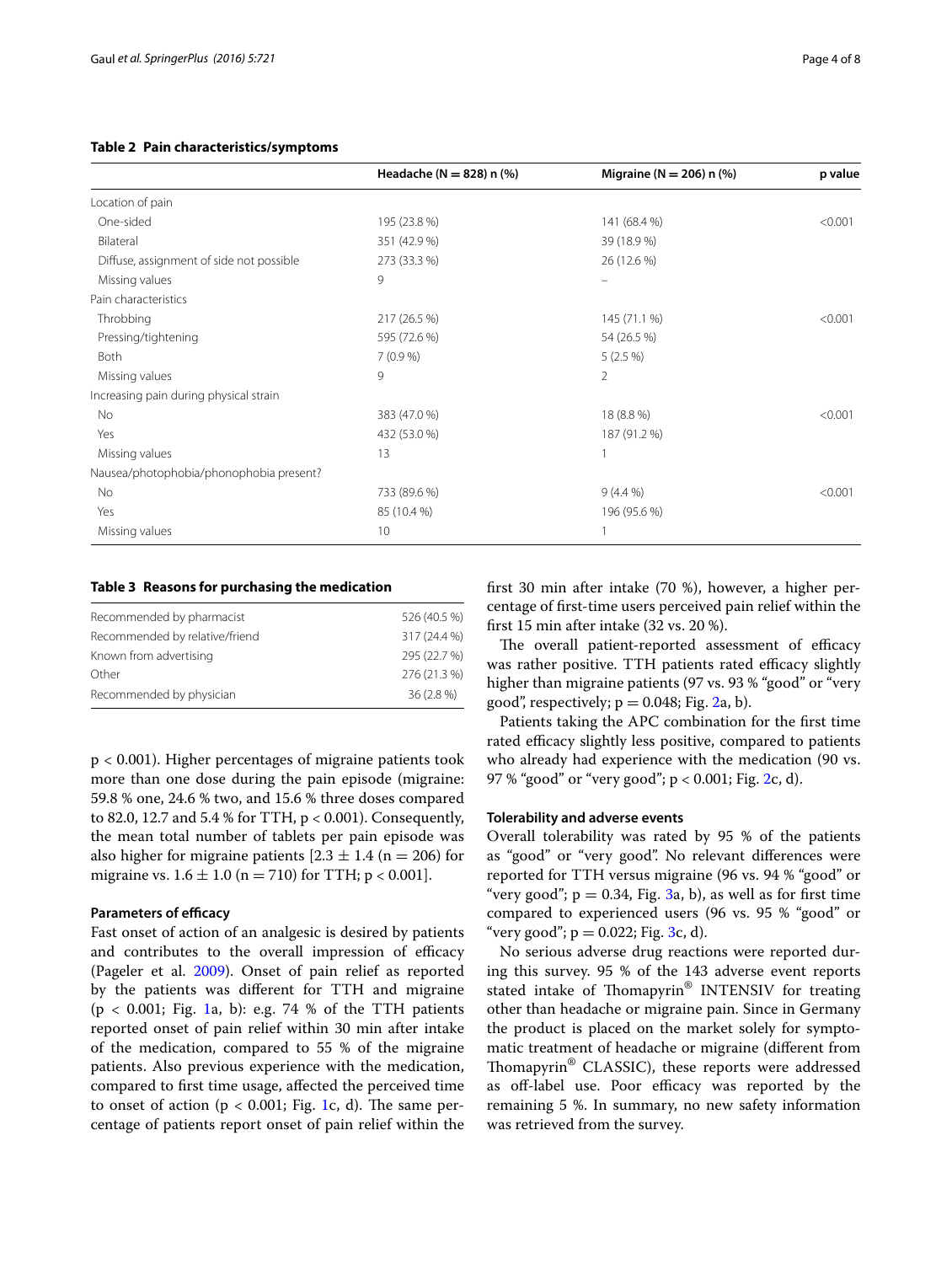

## <span id="page-4-0"></span>**Discussion**

Pharmacy-based patient surveys are valuable tools to gain information on patient demographic and characteristics of the treated complaints, as well as on the effects of investigated treatments as assessed by the patient. Especially in the context of OTC treatment, such surveys can provide insights which are otherwise hard to obtain and complement those of controlled clinical trials (Nieber and Lehmacher [2009](#page-7-10)).

### **Patient characteristics/study population**

This study investigated patients treating acute pain with two OTC available APC combination analgesics. The overall prevalence of headache is high (Pfaffenrath et al. [2009](#page-7-11)), and, therefore, it was not surprising that most of the patients reported headache or migraine as treated ailment (83 % in total). In line with published data, women are more frequently affected by headache and migraine, compared to men. Not unexpectedly, patients suffering from migraine reported more severe pain and more days with impairment of daily activities than headache patients.

#### **Pain anamnesis**

In this survey, patients were asked to categorize their pain (as "headache", "migraine", or "other pain"). In addition, patients were asked to describe their headache characteristics according to ICHD-II in order to discriminate between TTH and migraine, and their personal assessment was compared to diagnoses according to ICHD-II (see Table [2](#page-3-0)). This analysis showed some discrepancies. Notable, only 68 % of patients with migraine reported unilateral pain. On the other hand, 26 % of the patients with TTH reported their pain to be throbbing. Other characteristics, however, appeared to be more specific. Nausea, photophobia or phonophobia were only reported by 10 % of those suffering from TTH, but by 96 % of the patients with migraine. Based on the data obtained in this study, it cannot be concluded whether patients treating their headaches with OTC analgesics are not sufficiently educated to judge migraine from TTH, or whether the extensive symptom overlap might have caused the difficulties in differentiating both types of headache. This is in line with data from a study which analysed diagnosis at first attendance in Italian headache centres, where only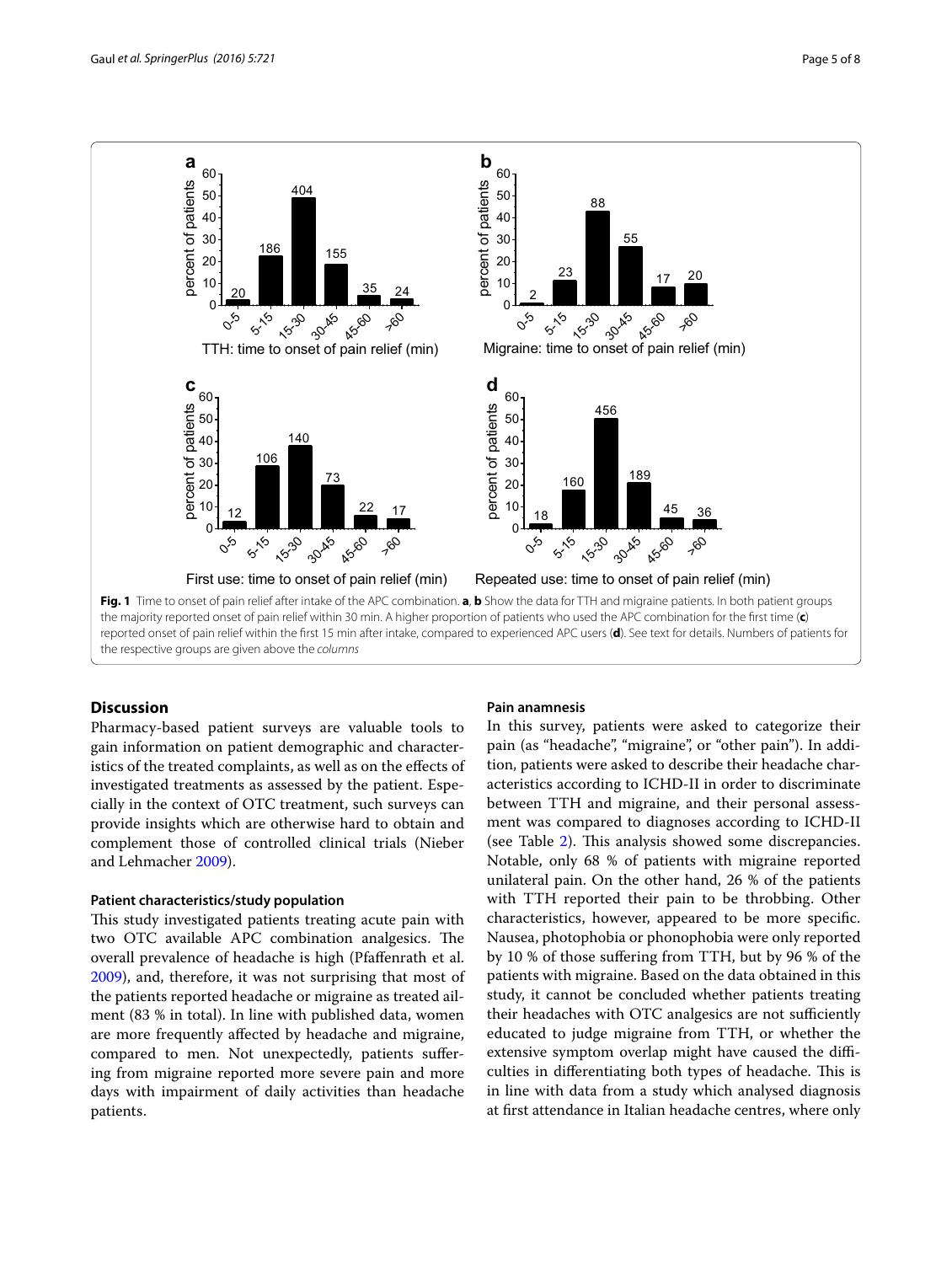

<span id="page-5-0"></span>26.8 % of the migraine patients had the previous correct diagnosis of migraine (Cevoli et al. [2009](#page-7-12)). Patient education may be helpful for recognizing migraine attacks early by the patients themselves because early treatment ("treat when mild") might improve treatment response (D'Amico et al. [2006;](#page-7-13) Gendolla [2008](#page-7-14)). Asking the patient about treatment response and modify acute treatment if necessary may prevent progression into chronic migraine over time (Lipton et al. [2015\)](#page-7-15).

### **Treatment with the APC analgesic**

The most prevalent reason for buying the APC product was recommendation by the pharmacist or friends/relatives (Table [3](#page-3-1)). In 2.8 % of the cases, the analgesic was recommended by a physician. In the guideline of the German, Austrian and Switzerland's headache societies on the OTC treatment of episodic TTH and migraine, the APC combination was rated as "treatment of first choice", and was the only analgesic obtaining a "highlighted recommendation on the basis of the analysed comparative studies" (Haag et al. [2011\)](#page-7-8). Thus, there appears to be a gap between the evidence-based treatment guideline and recommendation practice by pharmacists and physicians.

It can be hypothesized that the higher burden induced by migraine affected the medication use in this study: Compared to patients with TTH, those suffering from migraine reported higher baseline pain levels, took the first analgesic dose earlier, on average the first dose was higher, and the same held true for the total number of tablets taken per pain event. Onset of pain relief appeared to occur later (Fig. [1\)](#page-4-0). On the other hand, the patient ratings of efficacy did not reveal significant difference: More than 93 % of migraine patients rated the efficacy to be "good" or "very good", compared to 97 % of patients with TTH (Fig. [2\)](#page-5-0). Ratings for tolerability were similar for both patient groups (Fig. [3](#page-6-0)).

The results of open studies (like this survey) could be biased by patients' expectations, as well as previous experience with the investigated medicinal products. In this survey, about 29 % of patients had no previous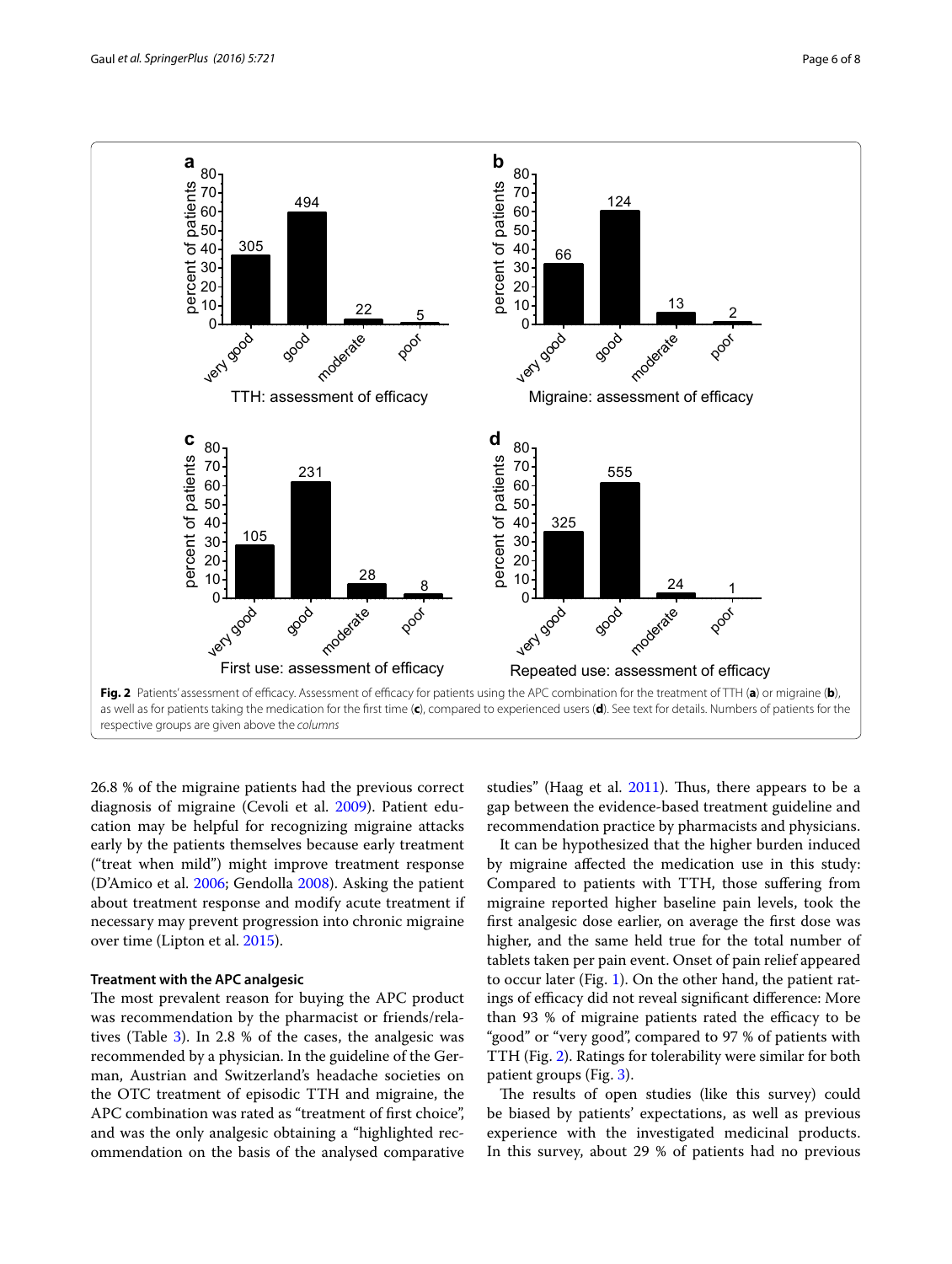

<span id="page-6-0"></span>experience with the test products. A lower proportion of these patients reported pain relief within the first 15 min, but no relevant differences were observed after 30 min (Fig. [1](#page-4-0)). Assessment of efficacy was slightly in favour of patients with previous experience, but still 90 % of the APC-naive patients reported the efficacy to be "good" or "very good", and assessment of tolerability was comparable (Fig. [2](#page-5-0)).

### **Comparison with other investigations**

Since pain is a highly individual experience, the patient assessment of efficacy (and tolerability) is a valuable measure of the individual treatment success of a given analgesic. Data from investigations on OTC doses of ibuprofen and acetylsalicylic acid for the treatment of migraine attacks with comparable methodology like this study have been reported. Here, 75.6 % of patients using ibuprofen to treat their migraine, and 76.8 % of patients using acetylsalicylic acid assessed the efficacy to be "good" or better (Goebel [2007;](#page-7-16) Krall [2007](#page-7-17)) compared to more than 90 % as reported in this study.

In two controlled clinical trials on treatment of acute migraine, 38.2 and 58.6 % patients taking ibuprofen reported "good" efficacy (Sandrini et al. [1998](#page-7-18); Diener et al. [2004a](#page-7-19), [b](#page-7-20)); for acetylsalicylic acid these figures were between 32.5 and 45.6 % (Lange et al. [2000;](#page-7-21) Diener et al. [2004a](#page-7-19), [b\)](#page-7-20). In the two trials on the APC combination 63 % of patients with migraine (Goldstein et al. [2005](#page-7-5)) and 73 % of patients with migraine or TTH (Diener et al. [2005](#page-7-4)) reported efficacy to be "good" or better. In the latter study patients suffering from TTH as well as migraine were included, revealing only very small differences in efficacy between these types of headache (72.0 vs. 76.6 %, respectively, data on file).

Thus, although methodologies of patient surveys and of controlled studies do differ, it appears that the (caffeinecontaining) APC combination offers clinical benefit to a higher number of patients. This conclusion is also supported by meta-analyses on caffeine as co-analgesic (Derry et al. [2014,](#page-7-22) [2015\)](#page-7-23).

## **Conclusions**

The main reason for purchasing APC products in the pharmacy are TTH or migraine. About a third of patients fulfilling the IHCD-II criteria for migraine failed to recognize their headache as migraine. This could be due to patients' misconceptions about their pain, or the extensive symptom overlap between migraine and TTH.